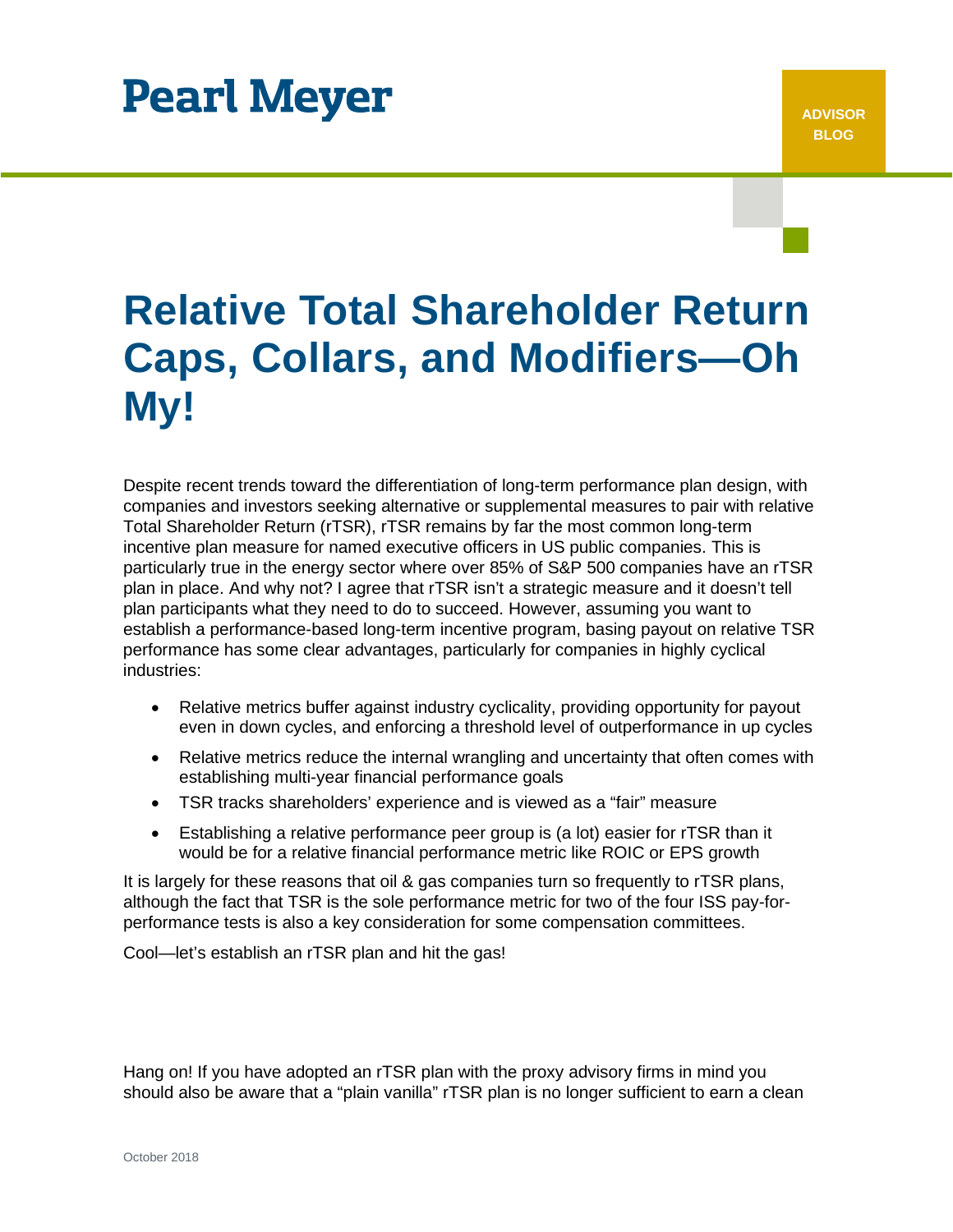bill of health in your ISS or Glass Lewis proxy review. In reading over myriad advisory firm reports (I know—I should get out more), the most common concerns I see regarding rTSR plan design are:

- Target payout at median performance (i.e., goals are not sufficiently robust); and
- Lack of a modifier to limit payout when absolute TSR is negative.

Both of these concerns merit some discussion, but for now let's focus on that second concern: the lack of an absolute TSR modifier. The underlying rationale for the advisory firm position is that if shareholders are losing money, plan participants shouldn't be able to earn an above-target payout. Seems like a reasonable expectation on its face. In our experience, simply capping payouts at 100% for negative TSR is also unlikely to have a significant impact in the theoretical world of accounting valuation.

However, while accounting valuation is a helpful input, that's just one of many factors the compensation committee must weigh in the determination of plan design. In the real world where boards must also consider the impact on executive retention, motivation, and succession, adoption of a "simple cap" on an rTSR plan has the potential to create a distraction, significantly reducing the perceived value of rTSR awards among plan participants. This challenge is particularly acute in an industry like oil & gas where the percentage of companies experiencing negative TSR over a given three-year period has been between roughly 35% and 40% since 2000 (it varies by sector, but not much).

So before you dive head-first through more hoops to comply with another compensation "best practice," here are a few cautionary points to keep in mind:

- **Don't lose sight of what your rTSR plan is supposed to accomplish.** As noted above, there are some key advantages of an rTSR plan for companies in cyclical industry sectors. If you adopted an rTSR plan to have a performance-based vehicle that provides incentives to outperform in up cycles and down cycles, be careful about how many caps, collars, and matrices you apply to your plan. **Every time you layer on an adjustment factor you run the risk of getting further away from your original objective and you run the risk of diluting the incentive value of your plan.**
- **Share-settled plans already have an absolute modifier built in**. If you are concerned that above-target payouts in years of poor absolute performance sends the wrong message, you may already have an absolute modifier in your plan. If awards are denominated and settled in shares, the fair market value of individual shares earned will move with stock price and will impact the realized value at vesting. **Capping the number of shares earned in a down cycle penalizes plan participants twice for the same tough industry conditions.**
- **Absolute performance may already be captured elsewhere in your pay mix**. For the vast majority of companies with an rTSR plan, that plan is not operating in a vacuum. Most companies pay for absolute performance in the annual incentive plan,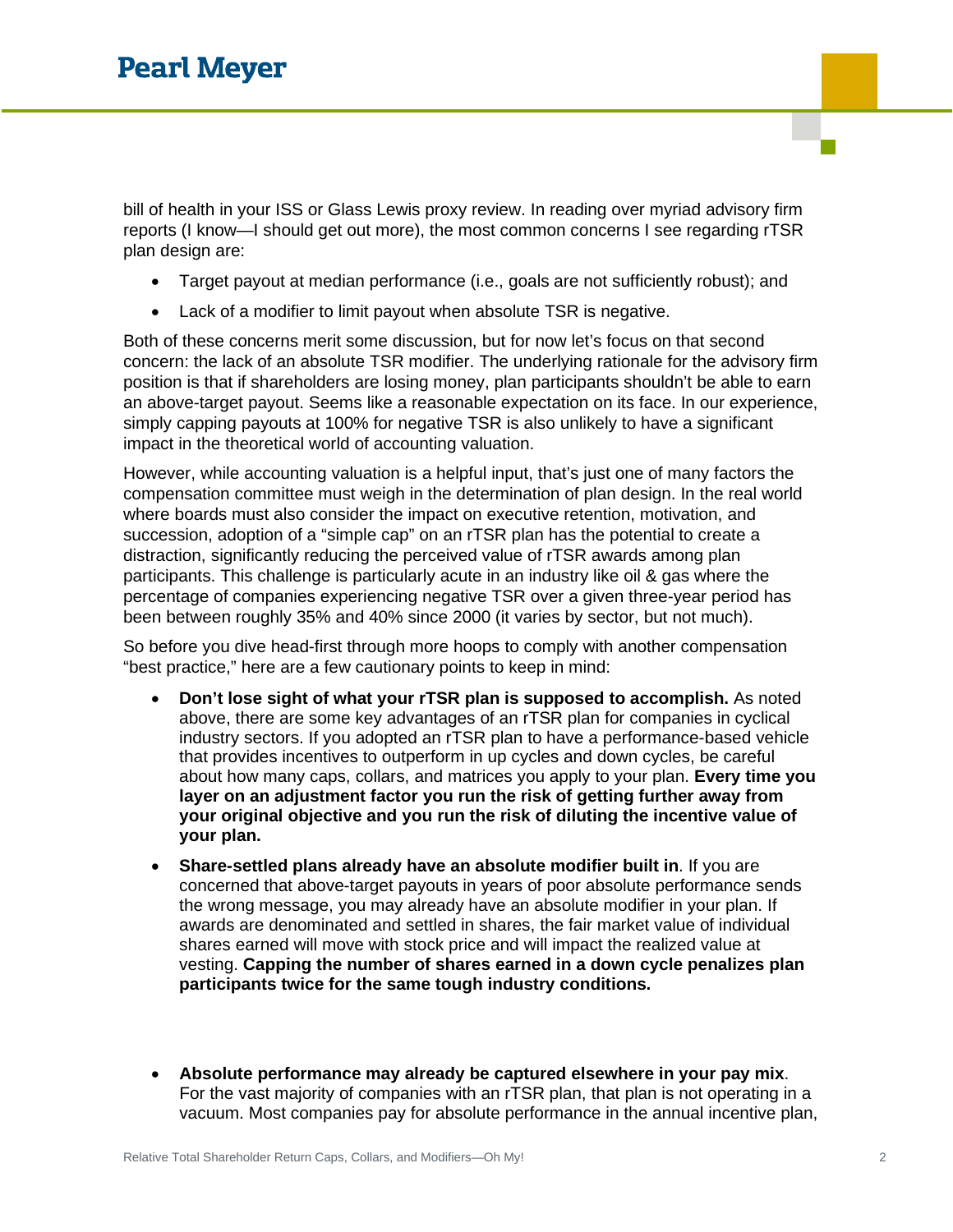### or with other long-term incentive devices. **I would be particularly leery of adding an absolute modifier if you grant stock options or if you already have another absolute performance metric in your long-term incentive program.**

If you do decide you need to add a modifier due to investor pushback, advisory firm pressure, or because you simply think it's the right thing to do, there are still some additional alternatives to consider:

Cap: this approach typically applies a cap at 100% of target for any period where absolute TSR is negative. It's the simplest approach but perhaps the most unfair to plan participants. If your plan is equity-settled consider capping the value of the payout at the grant date value rather than capping the number of shares.

Collar: this approach adds some give and take to the simple cap approach, capping for negative TSR but quaranteeing some minimum payout if absolute TSR is sufficiently positive. A word of caution, however: the advisory firms may push back if they think the design of the plan provides for multiple bites at the apple (e.g., if you can earn target for sufficiently positive TSR independent of your relative standing).

Matrix: this is the most complex of our three general approaches, effectively establishing multiple payout curves that are dependent on which range you fall in for absolute TSR. The basic concept here is that awards may still go to zero even if you have significantly positive TSR, but if you hit on both absolute and relative TSR your payout could be much higher than typical.



Whatever you do, I would be careful not to get too cute. Don't try to create a plan that is all things to all people as you are likely to end up with significant compensation expense (not to mention time commitment) with little or no incentive value to show for it—a very expensive Rube Goldberg compensation scheme where no one is quite sure what they did to produce the desired outcome. Keep in mind that every change has implications for the expected value of the plan and the overall performance leverage of your pay program; it can turn into a never-ending game of Whack-a-Mole. And finally, don't forget you have other alternatives like moving away from rTSR to other measures of long-term performance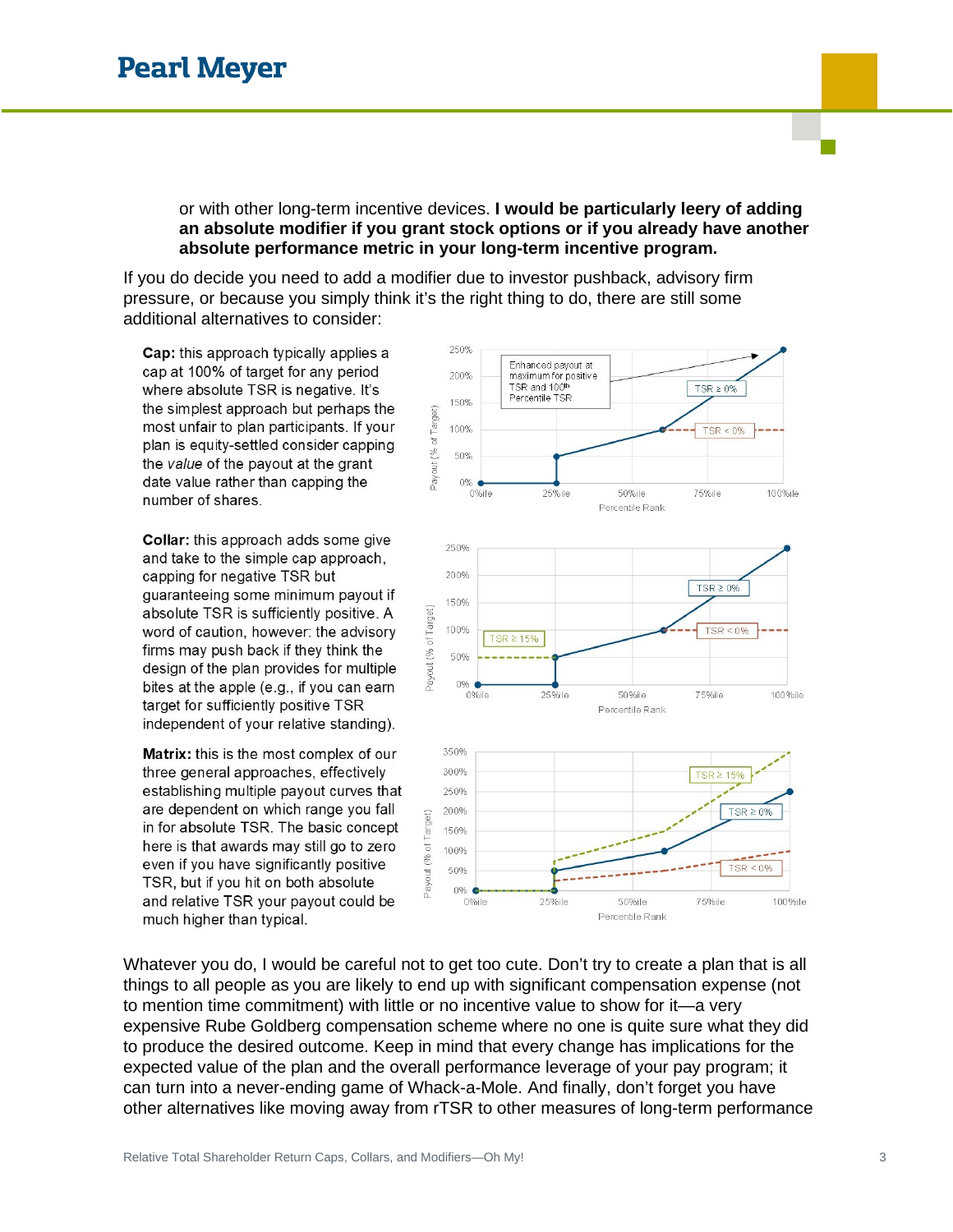## **Pearl Meyer**

or (GASP!) just going back to a straight diet of restricted shares and stock options. Now that's thinking outside the box.

### About Pearl Meyer

Pearl Meyer is the leading advisor to boards and senior management on the alignment of executive compensation with business and leadership strategy, making pay programs a powerful catalyst for value creation and competitive advantage. Pearl Meyer's global clients stand at the forefront of their industries and range from emerging high-growth, not-for-profit, and private companies to the Fortune 500 and FTSE 350. The firm has offices in New York, Atlanta, Boston, Charlotte, Chicago, Houston, London, Los Angeles, and San Jose.